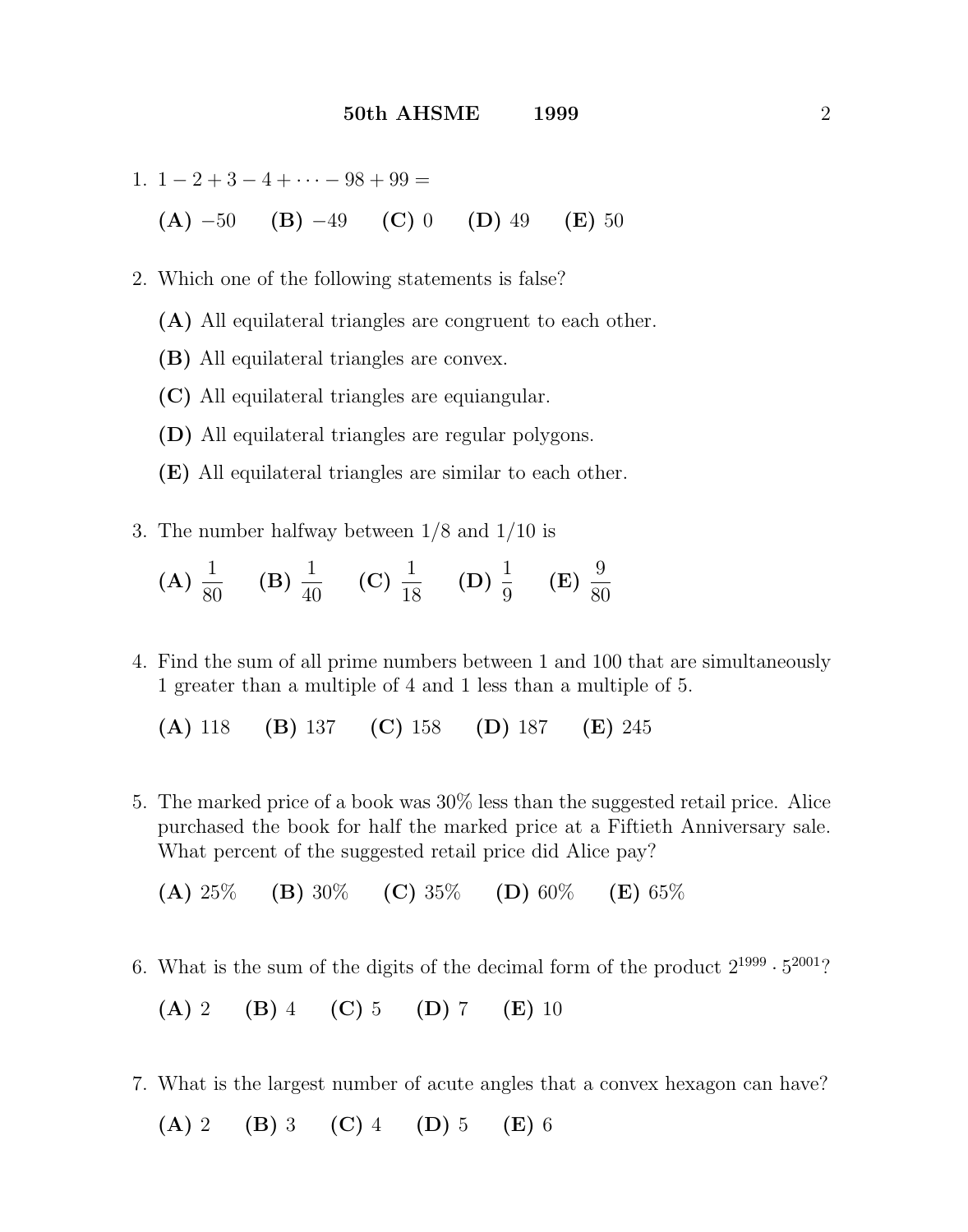- 8. At the end of 1994 Walter was half as old as his grandmother. The sum of the years in which they were born is 3838. How old will Walter be at the end of 1999?
	- (A) 48 (B) 49 (C) 53 (D) 55 (E) 101
- 9. Before Ashley started a three-hour drive, her car's odometer reading was 29792, a palindrome. (A palindrome is a number that reads the same way from left to right as it does from right to left.) At her destination, the odometer reading was another palindrome. If Ashley never exceeded the speed limit of 75 miles per hour, which of the following was her greatest possible average speed?

(**A**) 
$$
33\frac{1}{3}
$$
 (**B**)  $53\frac{1}{3}$  (**C**)  $66\frac{2}{3}$  (**D**)  $70\frac{1}{3}$  (**E**)  $74\frac{1}{3}$ 

- 10. A sealed envelope contains a card with a single digit on it. Three of the following statements are true, and the other is false.
	- I. The digit is 1.
	- II. The digit is not 2.
	- III. The digit is 3.
	- IV. The digit is not 4.

Which one of the following must necessarily be correct?

- $(A)$  I is true.  $(B)$  I is false.  $(C)$  II is true.  $(D)$  III is true.
- (E) IV is false.
- 11. The student lockers at Olympic High are numbered consecutively beginning with locker number 1. The plastic digits used to number the lockers cost two cents apiece. Thus, it costs two cents to label locker number 9 and four cents to label locker number 10. If it costs \$137.94 to label all the lockers, how many lockers are there at the school?

(A) 2001 (B) 2010 (C) 2100 (D) 2726 (E) 6897

- 12. What is the maximum number of points of intersection of the graphs of two different fourth degree polynomial functions  $y = p(x)$  and  $y = q(x)$ , each with leading coefficient 1?
	- (A) 1 (B) 2 (C) 3 (D) 4 (E) 8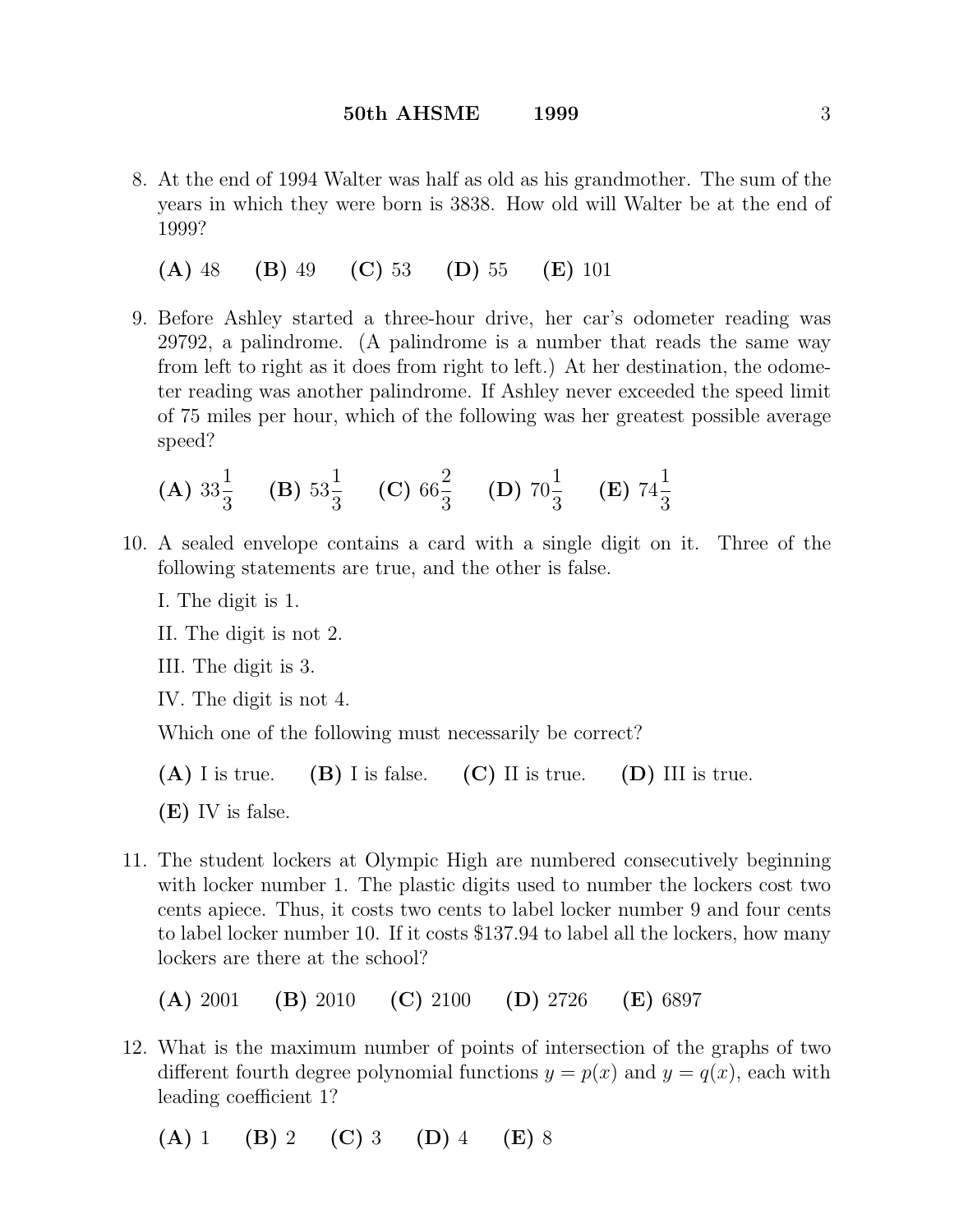## 50th AHSME 1999 4

- 13. Define a sequence of real numbers  $a_1, a_2, a_3, \ldots$  by  $a_1 = 1$  and  $a_{n+1}^3 = 99a_n^3$  for all  $n \geq 1$ . Then  $a_{100}$  equals
	- (A)  $33^{33}$  (B)  $33^{99}$  (C)  $99^{33}$  (D)  $99^{99}$  (E) none of these
- 14. Four girls Mary, Alina, Tina, and Hanna sang songs in a concert as trios, with one girl sitting out each time. Hanna sang 7 songs, which was more than any other girl, and Mary sang 4 songs, which was fewer than any other girl. How many songs did these trios sing?
	- (A) 7 (B) 8 (C) 9 (D) 10 (E) 11
- 15. Let x be a real number such that  $\sec x \tan x = 2$ . Then  $\sec x + \tan x =$

(A) 0.1 (B) 0.2 (C) 0.3 (D) 0.4 (E) 0.5

16. What is the radius of a circle inscribed in a rhombus with diagonals of length 10 and 24?

(A) 4 (B)  $58/13$  (C)  $60/13$  (D) 5 (E) 6

17. Let  $P(x)$  be a polynomial such that when  $P(x)$  is divided by  $x - 19$ , the remainder is 99, and when  $P(x)$  is divided by  $x - 99$ , the remainder is 19. What is the remainder when  $P(x)$  is divided by  $(x - 19)(x - 99)$ ?

(A)  $-x+80$  (B)  $x+80$  (C)  $-x+118$  (D)  $x+118$  (E) 0

18. How many zeros does  $f(x) = \cos(\log(x))$  have on the interval  $0 < x < 1$ ?

(A) 0 (B) 1 (C) 2 (D) 10 (E) infinitely many

19. Consider all triangles ABC satisfying the following conditions:  $AB = AC$ , D is a point on  $\overline{AC}$  for which  $\overline{BD} \perp \overline{AC}$ , AD and CD are integers, and  $BD^2 = 57$ . Among all such triangles, the smallest possible value of AC is  $\overline{\phantom{a}}$ 



(A) 9 (B) 10 (C) 11 (D) 12 (E) 13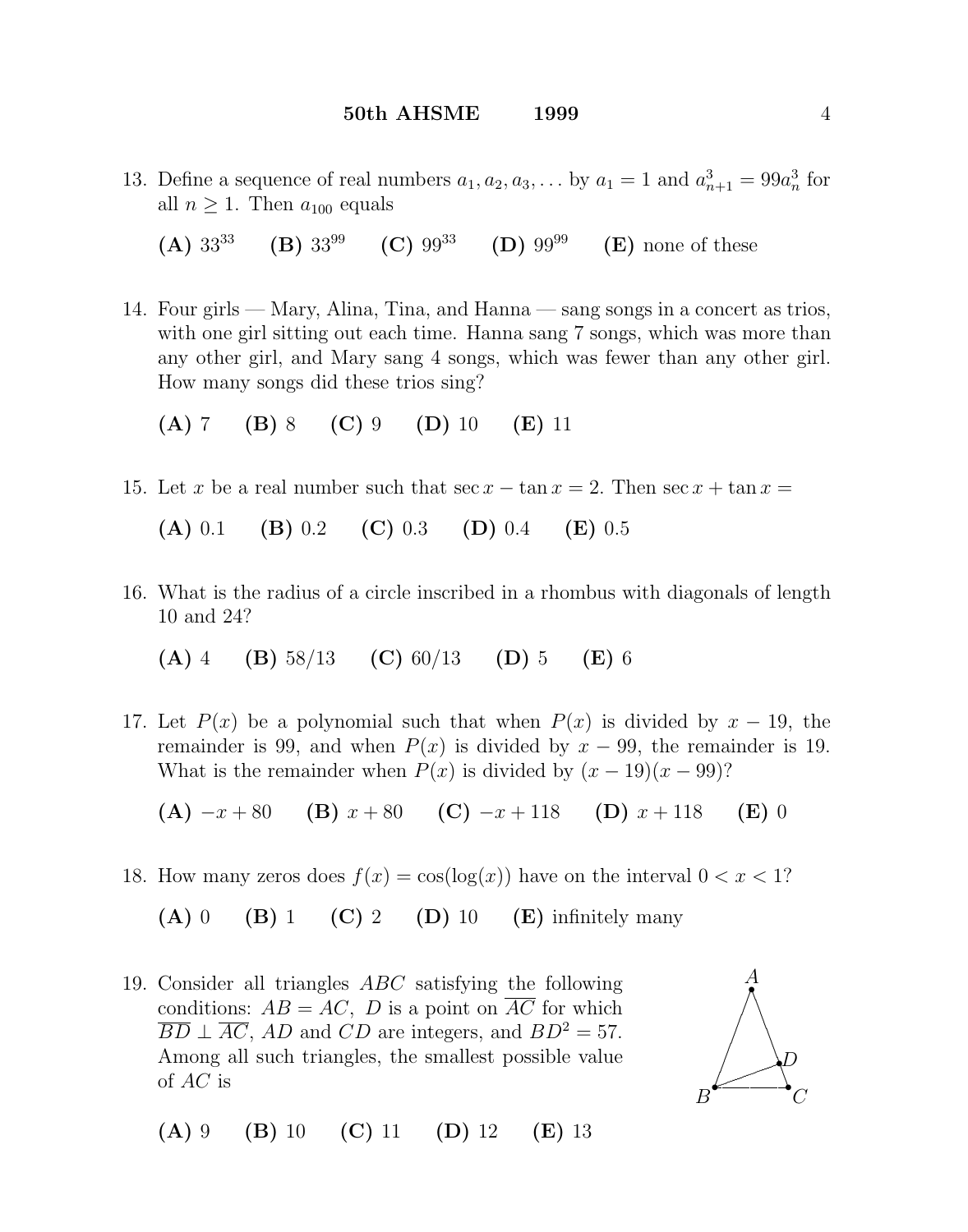- 20. The sequence  $a_1, a_2, a_3, \ldots$  satisfies  $a_1 = 19$ ,  $a_9 = 99$ , and, for all  $n \geq 3$ ,  $a_n$  is the arithmetic mean of the first  $n-1$  terms. Find  $a_2$ .
	- (A) 29 (B) 59 (C) 79 (D) 99 (E) 179
- 21. A circle is circumscribed about a triangle with sides 20, 21, and 29, thus dividing the interior of the circle into four regions. Let  $A, B$ , and  $C$  be the areas of the non-triangular regions, with  $C$  being the largest. Then

(A) 
$$
A + B = C
$$

\n(B)  $A + B + 210 = C$ 

\n(C)  $A^2 + B^2 = C^2$ 

\n(D)  $20A + 21B = 29C$ 

\n(E)  $\frac{1}{A^2} + \frac{1}{B^2} = \frac{1}{C^2}$ 

22. The graphs of  $y = -|x - a| + b$  and  $y = |x - c| + d$  intersect at points  $(2, 5)$ and  $(8,3)$ . Find  $a + c$ .

(A) 7 (B) 8 (C) 10 (D) 13 (E) 18

23. The equiangular convex hexagon ABCDEF has  $AB = 1, BC = 4, CD = 2$ , and  $DE = 4$ . The area of the hexagon is

(A) 
$$
\frac{15}{2}\sqrt{3}
$$
 (B)  $9\sqrt{3}$  (C) 16 (D)  $\frac{39}{4}\sqrt{3}$  (E)  $\frac{43}{4}\sqrt{3}$ 

24. Six points on a circle are given. Four of the chords joining pairs of the six points are selected at random. What is the probability that the four chords are the sides of a convex quadrilateral?

(A) 
$$
\frac{1}{15}
$$
 (B)  $\frac{1}{91}$  (C)  $\frac{1}{273}$  (D)  $\frac{1}{455}$  (E)  $\frac{1}{1365}$ 

25. There are unique integers  $a_2, a_3, a_4, a_5, a_6, a_7$  such that

$$
\frac{5}{7} = \frac{a_2}{2!} + \frac{a_3}{3!} + \frac{a_4}{4!} + \frac{a_5}{5!} + \frac{a_6}{6!} + \frac{a_7}{7!},
$$

where  $0 \le a_i < i$  for  $i = 2, 3, ..., 7$ . Find  $a_2 + a_3 + a_4 + a_5 + a_6 + a_7$ .

(A) 8 (B) 9 (C) 10 (D) 11 (E) 12